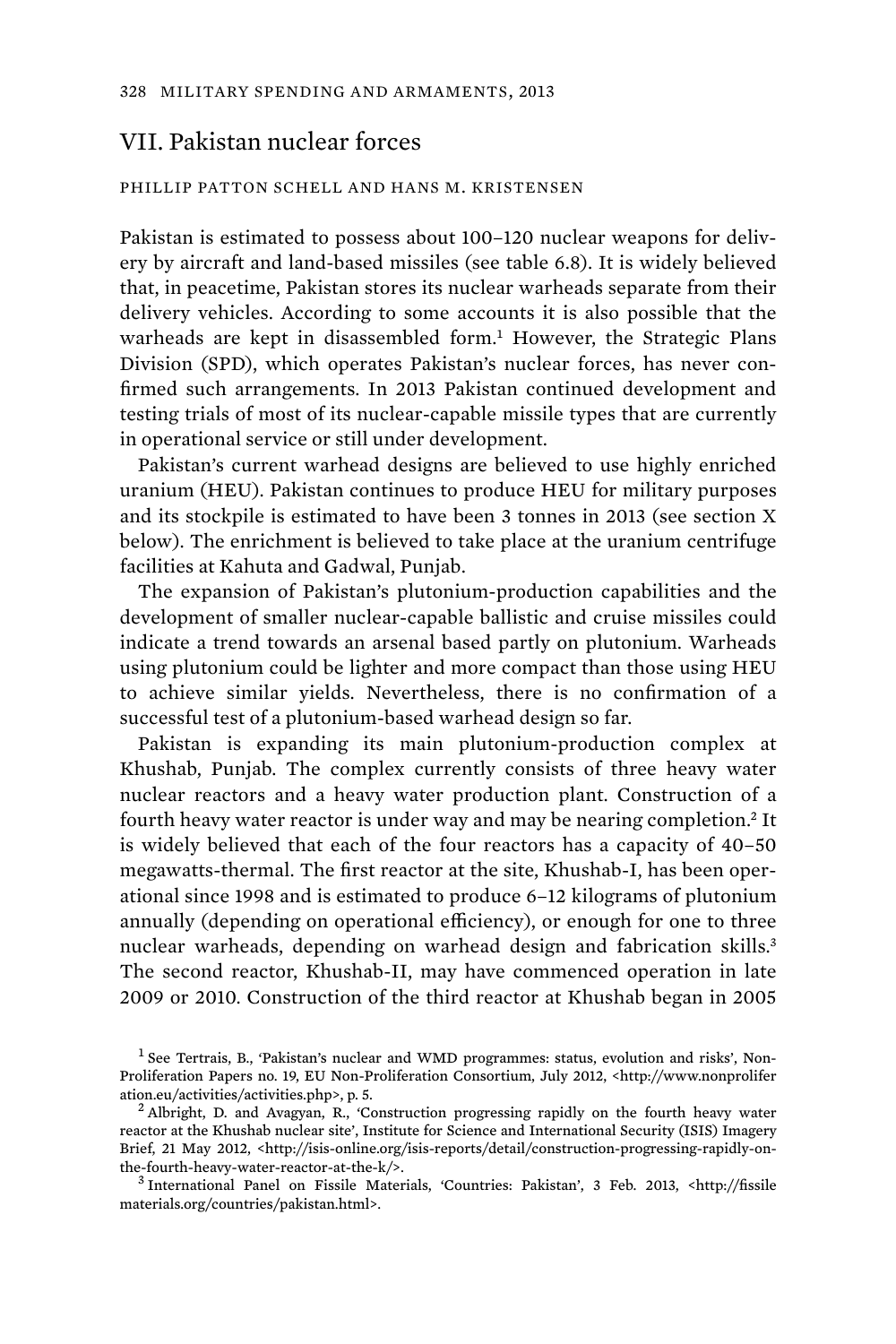or 2006 and appears to have been completed in late 2011.<sup>4</sup> Based on satellite imagery analysis, Khushab-III appears to have become operational in late 2012 or early 2013. Additional analysis of commercial satellite imagery suggests an increase in the Khushab reactors' cooling capacity. This could allow the reactors to operate at an increased capacity and produce slightly more plutonium than previously estimated.<sup>5</sup>

The Khushab nuclear complex, combined with Pakistan's continuing HEU production, could increase Pakistan's annual nuclear warhead production capacity several-fold. This will depend, however, on the country having sufficient capacity to reprocess spent fuel as well as an adequate supply of uranium to fuel the reactors at Khushab.

## **Land-based missiles**

Pakistan is expanding its nuclear-capable missile arsenal. The SPD currently deploys the Ghaznavi (also designated Hatf-3) and Shaheen I (Hatf-4) solid-fuelled, road-mobile short-range ballistic missiles (SRBMs). An extended-range version of the Shaheen I, the Shaheen IA, appears to be under development.

Pakistan has two types of medium-range ballistic missile (MRBM): the liquid-fuelled, road-mobile Ghauri (Hatf-5), which is believed to be based on the North Korean Nodong missile; and the Shaheen II (Hatf-6), a twostage, solid-fuelled, road-mobile MRBM.

 The status of the Shaheen II is uncertain. The missile was test launched six to seven times between 2004 and 2008, including two army tests in 2008 that indicate the weapon was being inducted into the military. The US Air Force National Air and Space Intelligence Center (NASIC) stated in 2013 that the Shaheen II 'probably will soon be deployed', but there have been no reports of the missile being flight tested since 2008.<sup>6</sup> This could indicate that the programme has encountered serious technical difficulties. It is possible, but unknown, that the extended-range Shaheen I tested in 2012 is intended to temporarily fill the void until Shaheen II becomes operational.

4 International Panel on Fissile Materials (IPFM), *Global Fissile Material Report 2011: Nuclear Weapon and Fissile Material Stockpiles and Production* (IPFM: Princeton, NJ, 2011), p. 19; and Kelleher-Vergantini, S. and Avagyan, R., 'Further construction progress on the fourth heavy water reactor at Khushab nuclear site', Institute for Science and International Security (ISIS) Imagery Brief, 20 Dec. 2013, <http://isis-online.org/isis-reports/detail/further-construction-progress-on-thefourth-heavy-water-reactor-at-khushab-/>. <sup>5</sup>

<sup>5</sup> Patton, T., 'Combining satellite imagery and 3D drawing tools for nonproliferation analysis: a case study of Pakistan's Khushab plutonium production reactors', *Science & Global Security*, vol. 20, nos 2–3 (2012). <sup>6</sup>

 US Air Force, National Air and Space Intelligence Center (NASIC), *Ballistic and Cruise Missile Threat*, NASIC-1031-0985-13 (NASIC: Wright-Patterson Air Force Base, OH, July 2013), p. 15.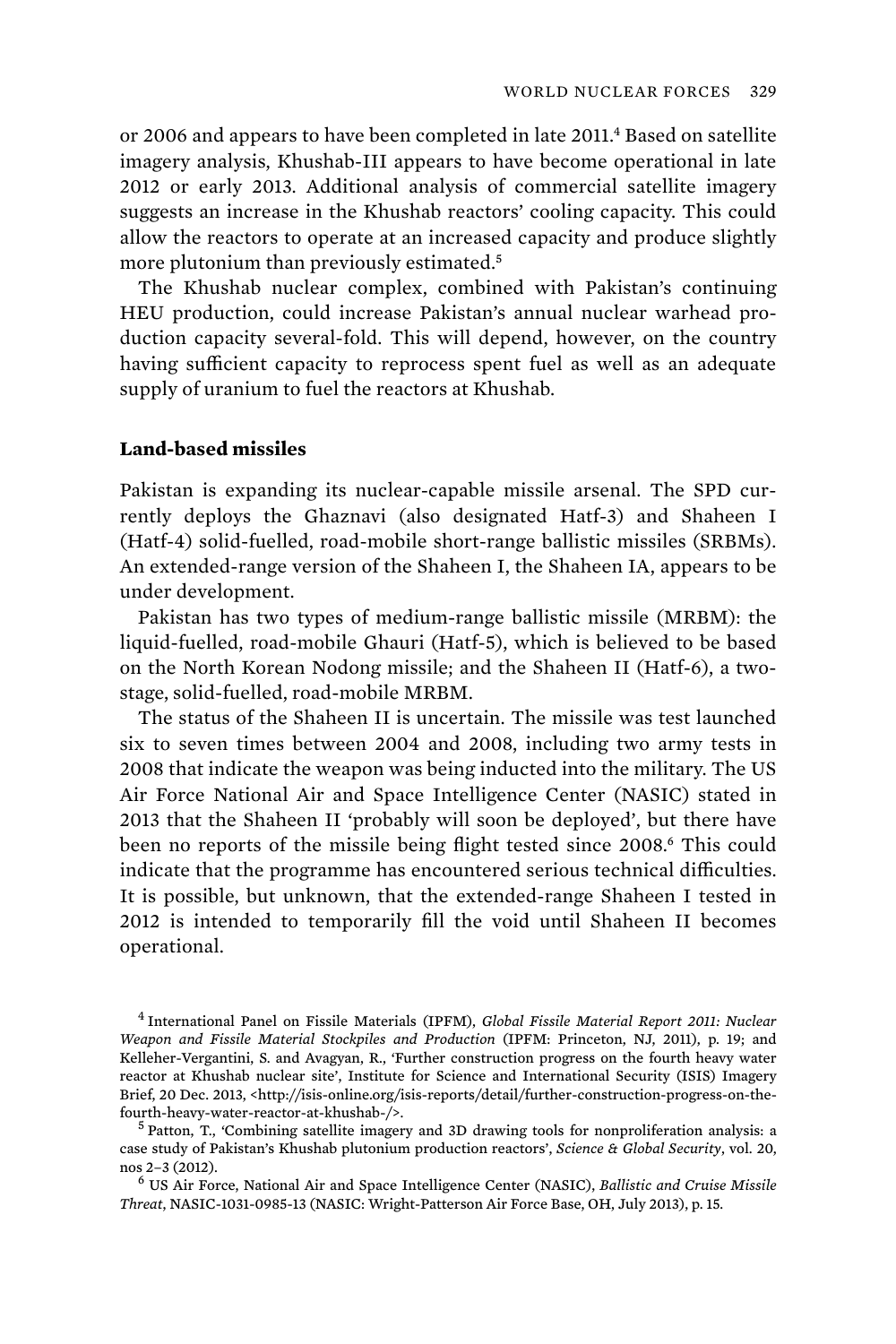|                               | Range            | Payload              |                                                                                                                                                                                      |
|-------------------------------|------------------|----------------------|--------------------------------------------------------------------------------------------------------------------------------------------------------------------------------------|
| Type                          | $(km)^d$         | (kg)                 | Status                                                                                                                                                                               |
| Aircraft                      |                  |                      |                                                                                                                                                                                      |
| $F-16A/B$                     | 1600             | 4500                 | ~30 aircraft, deployed in 3 squadrons                                                                                                                                                |
| Mirage V                      | 2 100            | 4 0 0 0              | Mirage III used to test launch Ra'ad in 2012                                                                                                                                         |
| $JF-17$                       |                  | $\ddot{\phantom{0}}$ | Rumoured to be equipped to carry the Ra'ad air-<br>launched cruise missile; unclear if this indicates a<br>nuclear-delivery role                                                     |
| Land-based ballistic missiles |                  |                      |                                                                                                                                                                                      |
| Abdali (Hatf-2)               | 180              | $200 - 400$          | Under development; test launched on 15 Feb. 2013                                                                                                                                     |
| Ghaznavi (Hatf-3)             | $290^b$          | 500                  | Entered service with the Pakistani Army in 2004;<br>fewer than 50 launchers deployed; most recent<br>test-launches on 22 Apr. and 8 May 2014                                         |
| Shaheen I (Hatf-4)            | 750              | 750-1 000            | Entered service with the Pakistani Army in 2003;<br>fewer than 50 launchers deployed; most recent<br>test-launch on 10 Apr. 2013; range has apparently<br>been extended <sup>c</sup> |
| Shaheen II (Hatf-6)           | 2000             | $(*1000)$            | Under development; last known test-launch on<br>21 Apr. 2008; deployment possibly soon                                                                                               |
| Ghauri (Hatf-5)               | 1 2 5 0          | 700-1000             | Entered service with the Pakistani Army in 2003;<br>fewer than 50 launchers deployed; last test<br>launched on 28 Nov. 2012                                                          |
| Nasr (Hatf-9)                 | 60               |                      | Under development; test launched on 5 Nov. 2013                                                                                                                                      |
| Cruise missiles               |                  |                      |                                                                                                                                                                                      |
| Babur (Hatf-7)                | 350 <sup>d</sup> | $400 - 500$          | Under development; test launched on 17 Sep. 2012;<br>initially ground-launched, but sea- and air-<br>launched versions reportedly also under<br>development                          |
| Ra'ad (Hatf-8)                | 350              |                      | Under development; air-launched; most recent<br>test-launch on 31 May 2012                                                                                                           |

**Table 6.8.** Pakistani nuclear forces, January 2014

. . = not available or not applicable; ( ) = uncertain figure.

*a* Aircraft range is for illustrative purposes only; actual mission range will vary according to flight profile and weapon loading. Missile payloads may have to be reduced in order to achieve maximum range.

*b* US NASIC estimates the range at 250 km.

*c* The Pakistani military reports the extended range of Shaheen I as 900 km but the US Air Force NASIC set the range at 750 km, up from >450 km reported in 2009.

*d* The Pakistani military reports the range as 700 km.

*Sources*: Pakistani Ministry of Defence; US Air Force, National Air and Space Intelligence Center (NASIC), *Ballistic and Cruise Missile Threat* (NASIC: Wright-Patterson Air Force Base, OH, May 2013); US Central Intelligence Agency, 'Unclassified report to Congress on the acquisition of technology relating to weapons of mass destruction and advanced conventional munitions, 1 January through 30 June 2002', Apr. 2003; US National Intelligence Council, 'Foreign missile developments and the ballistic missile threat through 2015' (unclassified summary), Dec. 2001; International Institute for Strategic Studies, *The Military Balance 2006–2007* (Routledge: London, 2007); 'Nuclear notebook', *Bulletin of the Atomic Scientists*, various issues; and authors' estimates.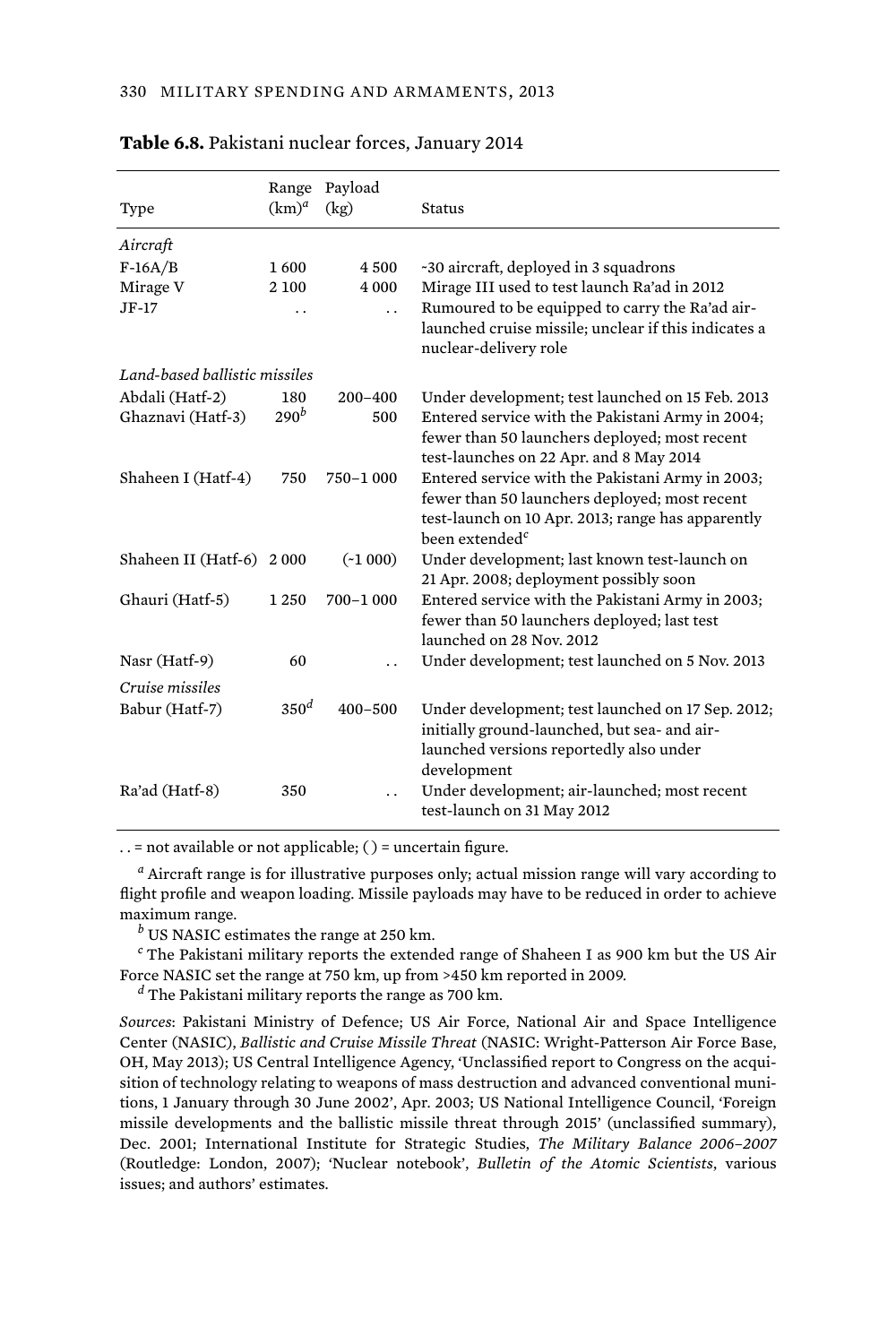Pakistan is also developing several nuclear-capable SRBMs that appear to be intended for battlefield missions. According to the Pakistani military, the short-range Abdali (Hatf-2), which was test-fired on 15 February 2013, provides 'an operational level capability to Pakistan's Strategic Forces'.<sup>7</sup> The Abdali has been flight tested at least six times since 2002, but the missile is not listed by NASIC.

Similarly, the Pakistani military has described the 60 kilometre-range, road-mobile Nasr (Hatf-9) SRBM as a 'quick response system', which 'add[s] deterrence value' to the posture 'at shorter ranges' in order 'to deter evolving threats'.<sup>8</sup> The missile is launched from a mobile multi-tube launcher that can 'fire a four missile salvo'.<sup>9</sup> The development of a nuclear salvo-weapon could potentially be intended for use against large enemy troop formations in case of an Indian invasion of Pakistan.

 Pakistan's missile-development organization, the National Engineering and Scientific Commission (NESCOM), is also developing two types of nuclear-capable cruise missile: the ground-launched Babur (Hatf-7) and the air-launched Ra'ad (Hatf-8).

The development of new types of nuclear-capable SRBM and cruise missile may be an indication that Pakistan's strategic planning has evolved to include a wider range of contingencies for the use of nuclear weapons, possibly in response to the Indian Army's Cold Start doctrine, under which India could carry out rapid but limited conventional attacks on Pakistani territory using forward-deployed forces. It further suggests a growing concern in Pakistan about being able to counter India's superior conventional forces and nascent ballistic missile defences. The deployment of shortrange, sub-strategic nuclear forces increases the risk that nuclear weapons could be used sooner in an Indian–Pakistani war and trigger escalation to the use of longer-range missiles.

## **Aircraft**

Pakistan procured 40 F-16A/B combat aircraft from the United States in the mid-1980s. It has been suggested that some of these were assigned a nuclear-weapon delivery role. The approximately 30 of these F-16s that remain, together with several more delivered by the USA between 2005

<sup>7</sup> Pakistani Inter Services Public Relations, Press Release no. PR20/2013-ISPR, <https://www.ispr. gov.pk/front/main.asp?o=t-press\_release&id=2242>. <sup>8</sup>

Pakistani Inter Services Public Relations, Press Release no. PR94/2011-ISPR, 19 Apr. 2011, <http://www.ispr.gov.pk/front/main.asp?o=t-press\_release&id=1721>. <sup>9</sup>

Pakistani Inter Services Public Relations, 'Inter-agency meeting on counter improvised explosive device (CIED) strategy', Press Release no. PR17/2013-ISPR, 11 Feb. 2013, <http://www.ispr. gov.pk/front/main.asp?o=t-press\_release&id=2240>.